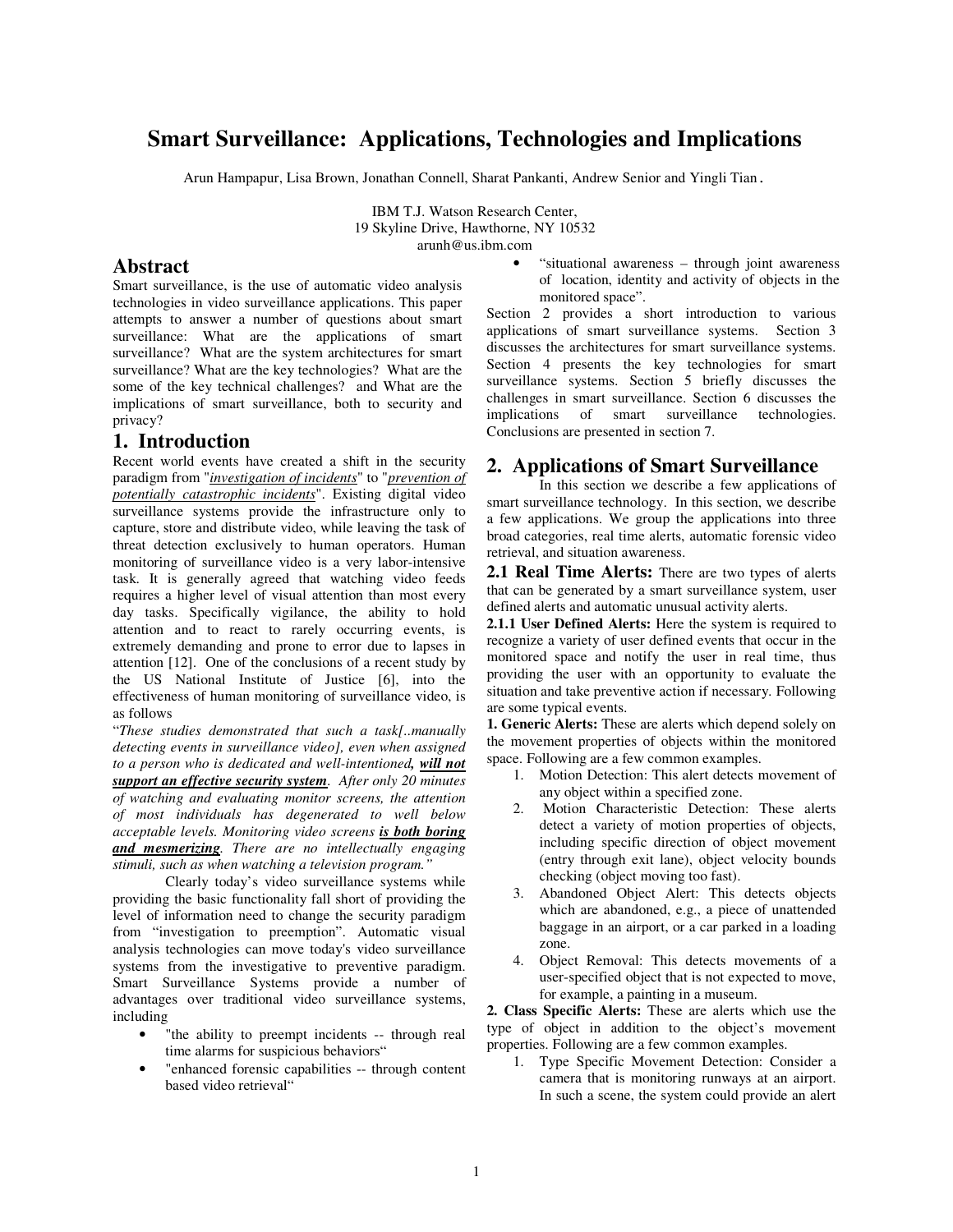on the presence or movement of people on the tarmac but not those of aircrafts.

2. Statistics: Example applications include, alerts based on people counts (e.g., more than one person in security locker) or people densities (e.g., discotheque crowded beyond an acceptable level).

**3. Behavioral Alerts:** These alerts are generated based on adherence to, or deviation from, learnt models of motion patterns. Such models are typically trained by analyzing movement patterns over extended periods of time. These alerts tend to be very application specific and use a significant amount of context information, for example,

- 1. Detecting shopping groups at retail checkout counters, and alerting the store manager when the length of the queue at a counter exceeds a specified number. [8]
- 2. Detecting suspicious behavior in parking lots, for example, a person stopping and trying to open multiple cars.

**4. High Value Video Capture:** This is an application which augments real time alerts by capturing selected clips of video based on pre-specified criteria. This becomes highly relevant in the context of smart camera networks which use wireless communication.

**2.1.2 Automatic Unusual Activity Alerts:** Unlike the user defined alerts, here the system generates alerts when it detects "activity that deviates from the norm". The smart surveillance system achieves this based on "learning" normal activity patterns [17]. For example, a smart surveillance system that is monitoring a street learns that "vehicles move about on the road" and "people move about on the side walk". Based on this pattern the system will provide an alert when a car drives on the side walk. Such unusual activity detection is the key to effective smart surveillance, as all the events of interest cannot be manually specified by the user.

**2.2 Automatic Forensic Video Retrieval (AFVR):** The capability to support forensic video retrieval is based on the rich video index generated by automatic tracking technology. This is a critical value-add from using smart surveillance technologies. Typically the index consists of such measurements as object shape, size and appearance information, temporal trajectories of objects over time, object type information, in some cases specific object identification information. In advanced systems, the index may contain object activity information. The Washington, DC sniper incident is a prime example of where AFVR could be a break-through technology. During the incident the investigative agencies had access to hundreds of hours of video surveillance footage drawn from a wide variety of surveillance cameras covering the areas in the vicinity of the various incidents. However, the task of manually sifting through hundreds of hours of video for investigative purposes is almost impossible. However if the collection of videos were indexed using visual analysis, it would enable the following ways of retrieving the video

**1. Spatio-Temporal Video Retrieval:** An example query in this class would be, "Retrieve all clips of video where a

"blue car" drove in front of the "7/11 Store on  $23<sup>rd</sup>$  street" between the "26<sup>th</sup> of July 2pm and 27<sup>th</sup> of July 9am" at "speeds > 25mph".

**2. Surveillance Video Mining:** In the case of the Washington sniper incident, the surveillance video mining application would attempt to present the users with a set of potential movement patterns of cars over a set of cameras covering multiple incident locations, this would enable the investigative agencies to answer questions like "Was there a single car that appeared in all of the incident locations?".

**2.3 Situation Awareness:** Ensuring total security at a facility requires systems that can perpetually track the identity, location and activity of people and vehicles within the monitored space. For example, the existing surveillance technology cannot answer questions such as: did a single person loiter around near a high security building on multiple occasions? Such perpetual tracking can be the basis for very high levels of security. Typically surveillance systems have focused on tracking location and activity, while biometrics systems have focused on identifying individuals. As smart surveillance technologies mature [7], it becomes possible to address all these three key challenges in a single unified frame work giving rise to, *joint location identity and activity awareness*, which when combined with the application context becomes the basis for situation awareness.

#### **3. Smart Surveillance Architectures:**

In this section we discuss how smart surveillance technologies are incorporated into a complete surveillance system. We discuss three different types of smart surveillance architectures



**3.1 Basic Smart Surveillance Architecture (BSSA)**:

**Figure 1: Block diagram of a smart surveillance system.**

Figure 1 shows the block diagram of a basic smart surveillance system. The outputs of video cameras are recorded digitally and simultaneously analyzed by the smart surveillance server, which produces real time alerts and a rich video index. The types and parameters of the alerts are user configurable. The user can use the rich index to retrieve video from the archive for forensic. In the BSSA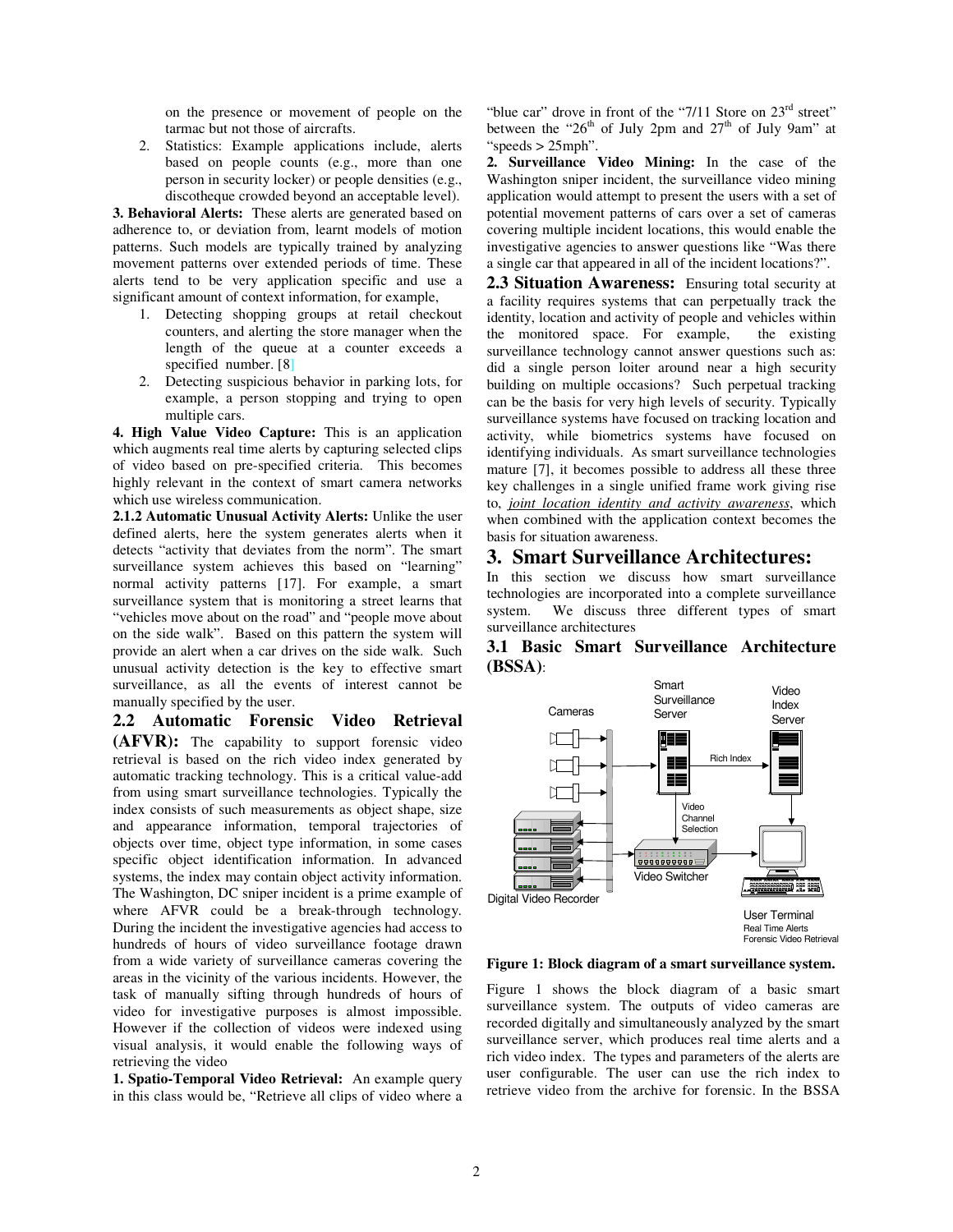the video recording and analysis is centralized requiring the cameras to be wired to a central location. The role of automatic visual analysis in the BSSA is primarily analytical.

### **3.2 Active Smart Surveillance Architecture (ASSA):**

Figure 2 shows the block diagram for an active smart surveillance architecture. The key difference between this and a BSSA is the addition of active camera controls. Here the automatic visual analysis is used not only to "understand what is going on in the scene" but also "to selectively pay more attention" to automatically detected activities or events of interest. The ASSA could be used for many different applications. Below we describe two examples.

- 1. Face Cataloger: This is a system which aims to **non intrusively** acquire a high-resolution face images of all people passing through a space, Here ASSA detects and tracks people and uses the active cameras to zoom in and acquire high resolution face pictures.
- 2. Multi-scale Video: This is a system which automatically allocates higher resolution to portions of the scene which have certain predetermined types of activity. For example, all cars that are moving with high speed through a parking lot may be imaged at a higher resolution through the active cameras.



**Figure 2: Block diagram of an Active Smart Surveillance System.**

The key technical difference between the ASSSA and BSSA are

• Active Camera Resource Management: This includes techniques for deciding which of the active cameras are to be used to meet the overall goals of the system.

• Active Camera Image Analysis: This includes analysis of the active camera images in order to control the movement and zoom of the cameras.

## **3.3 Distributed Smart Surveillance Architecture (DSSA)**



**Figure 3: Block diagram of a distributed smart surveillance architecture using smart cameras.**

One of the biggest costs in deploying a surveillance system is the infrastructure (e.g., wiring) required to move the video from the cameras to a central location where it can be analyzed and stored. Further, the wiring capacity is not easily scalable and because of involvement of manual labor, instantaneous/portable installation of network is difficult. There is an increasing trend to building cameras which in addition to generating images also analyze them with onboard processing. Such cameras are typically called **smart camera.** The goal of a smart camera system is to minimize the cost of deployment. In such architecture (fig 3), the camera would typically use wireless communication to coordinate with a central camera coordinator. A smart camera would use the automatic visual analysis to determine how to use the limited storage and bandwidth to effectively transmit only "high value video" to the server.

## **4. Technologies for Smart Surveillance.**

Among the three architectures presented in the previous section, the BSSA is likely to be the most ubiquitous in the near future. The BSSA is an enhancement of the architecture of current day surveillance systems, which have cameras mounted in different parts of a facility, all of which are wired to a central control room. In this section, we will discuss various technologies that enable the BSSA and discuss the challenges involved as such systems get widely deployed.

Figure 4 shows the internal structure of a smart surveillance server which is one of the key components in the BSSA. The video from a camera is processed to detect moving objects of interest, these objects are tracked as they move about in the monitored space. The tracked object becomes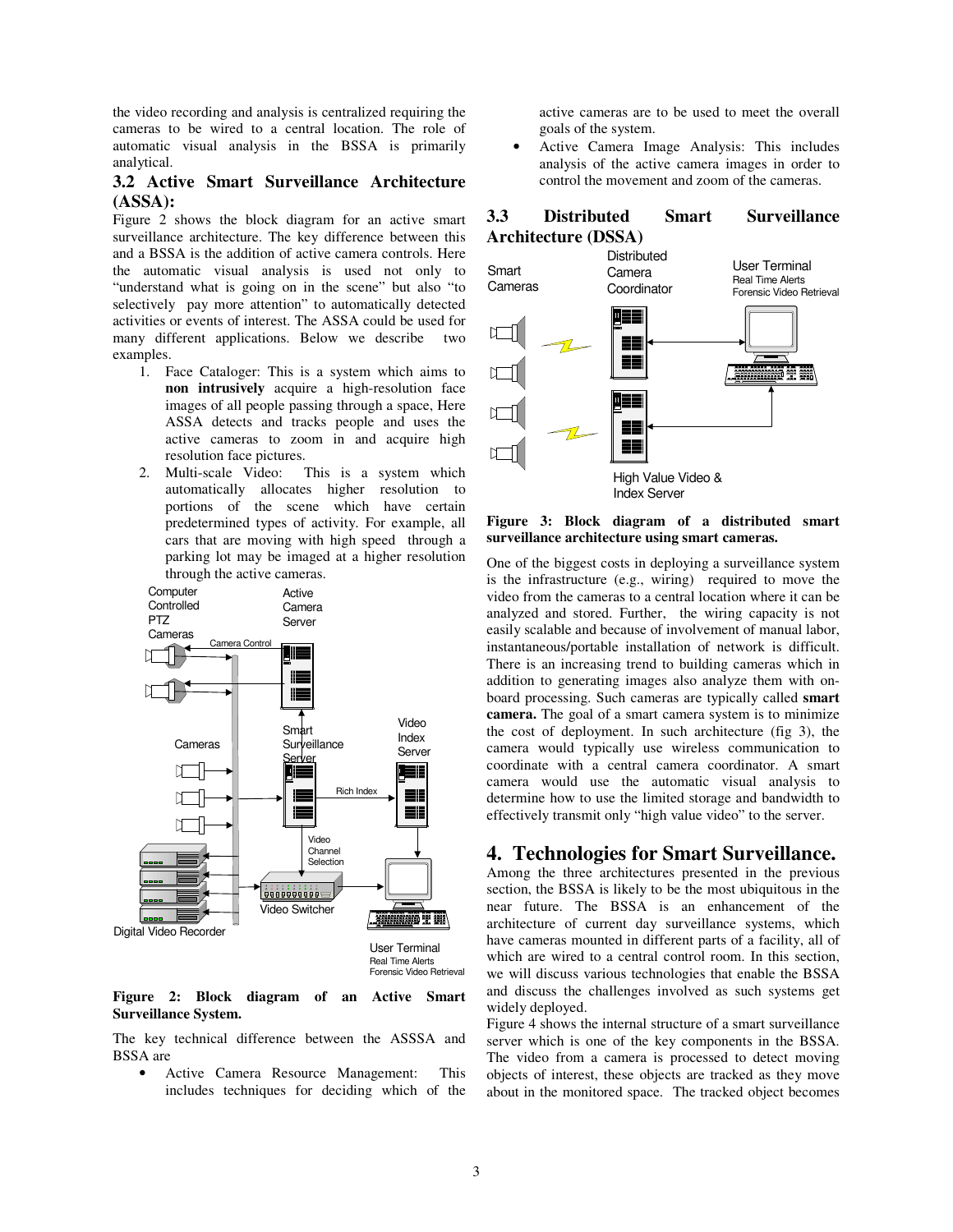a fundamental internal representation in the system upon which a number of processes act, including classifications and real time alert module. In this section we discuss each of the key components of the smart surveillance server.



**Figure 4: Internal structure of the smart surveillance engine.**

## **4.1 Object Detection:**

Most of the work on object detection relies heavily on the assumption of a static camera [9]. There is some work which has looked at detecting independent motion in moving camera images where the camera motion is well modeled [18]. Our approach to object detection has been two pronged each of which we discuss briefly below.

#### **4.1.1: Adaptive Background Subtraction with Healing:**

The background subtraction module combines evidence from differences in color, texture, and motion. The use of multiple modalities improves the detection of objects in cluttered environments. The resulting saliency map is smoothed using morphological operators and then small holes and blobs are eliminated to generate a clean foreground mask. The background subtraction module has a number of mechanisms to handle changing ambient conditions and scene composition. First, it continually updates its overall RGB channel noise parameters to compensate for changing light levels. Second, it estimates and corrects for AGC (automatic gain control) and AWB (automatic while balance) shifts induced by the camera. Thirdly, it maintains a map of high activity regions and slowly updates its background model only in areas deemed as relatively quiescent. Finally, it automatically eliminates occasional spurious foreground objects based on their motion patterns.

**4.1.2: Salient Motion Detection:** This is a complementary approach to background subtraction. Here we approach the problem from a motion filtering perspective. Consider the following figure 5, the image on the left shows a scene where a person is walking in from of a bush which is waving in the wind. The next image in figure 5 shows the output of a traditional background subtraction algorithm (which per its design correctly classifies the entire bush as a moving object). However, in this situation, we are interested in detecting the person as opposed to the moving bush. Our approach uses optical flow as the basis for detecting salient motion. We use a temporal window of N frames (typically 10-15) to assess the coherence of optic flow at each pixel over the entire temporal window. Pixels with coherent optical flow are labeled as candidates. The

candidates from the motion filtering are then subjected to a region growing process to obtain the final detection.



**Figure 5 Illustration of salient motion detection.**

Background subtraction and salient motion detection are complementary approaches, each with its strengths and weakness. Background subtraction is more suited for indoor environments where lighting is fairly stable and distracting motions are limited, whereas salient motion detection is well suited to detect coherent motion in outdoor situations.

## **4.2 Multi-Object Tracking:**

Multi-object tracking attempts to associate objects with one another over time, by using a combination of the objects appearance and movement characteristics. This has been a very active area of research [2,3,4,5,8] in the past several years. Our approach to multi-object tracking has focused heavily on handling occlusions [15]. Following is a brief description of our approach.

The multi-object blob tracking relies on appearance models which are image-based templates of object appearance. New appearance models are created when an object enters a scene. In every new frame, each of the existing tracks is used to try to explain the foreground pixels. The fitting mechanism used is correlation, implemented as minimization of sum of absolute pixel differences between the detected foreground area and an existing appearance model. During occlusions, foreground pixels may represent appearance of overlapping objects. Color similarity is used to determine occlusion information (relative depth ordering) for the object tracks. Once this relative depth ordering is established, the tracks are correlated in order of depth. The correlation process is gated by the explanation map which holds at each pixel the identities of the tracks explaining the pixels. Thus foreground pixels that have already been explained by a track do not participate in the correlation process with models of the objects which are more distant. The explanation map is now used to update the appearance models of objects associated with each of the existing tracks. Regions of foreground pixels that are not explained by existing tracks are candidates for new tracks. A detailed discussion of the 2D multi-blob tracking algorithm can be found in [15]. *The 2D multi- object tracker is capable of tracking multiple objects moving within the field of view of the camera, while maintaining an accurate models of the shapes and colors of the objects.*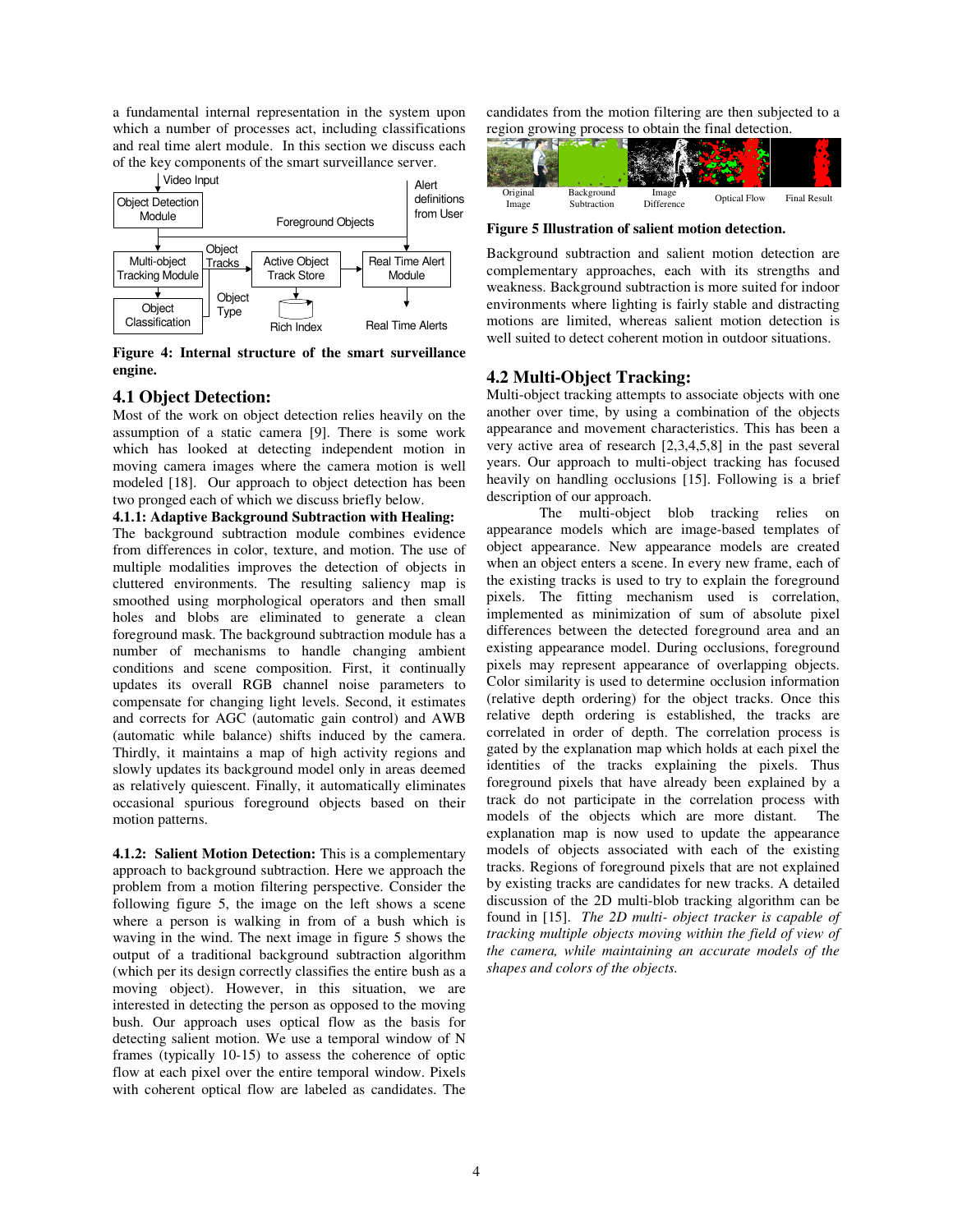

**Figure 6: Occlusion handling in object tracking: Left Original image with occlusion. Middle: Objects being tracked by the system. Right: Classification of pixels into models.**

### **4.3 Object Classification:**

Moving foreground objects are classified into relevant categories. Statistics about the appearance, shape, and motion of moving objects can be used to quickly distinguish people, vehicles, carts, animals, doors opening/closing, trees moving in the breeze, etc. Our system classifies objects into vehicles, individuals, and groups of people based on shape features (compactness and ellipse parameters), recurrent motion measurements, speed and direction of motion (see Fig 7). From a small set of training examples, we are able to classify objects in similar footage using a Fisher linear discriminant classfier and temporal consistency information.



**Figure 7: Left: Output of object classification algorithm. Right Intermediate steps in object classification**

#### **4.4 Real Time Alert Module:**

The real time alert module uses the information produced by the other modules, namely, object detection, tracking and classification to detect user specified alerts. The key feature of the real time alert module is its extensible design. Figure 8 shows the generic structure of the real time alert module. This structure is instantiated by most of the alert types. In order to illustrate the structure of the module we present the design of the directional motion alert as an example. The following processes are instantiated when the user specifies a directional motion alert.

1. Directional Motion Alert Manager: Each motion alert user definition instantiates a directional motion alert manager, which is responsible for ensuring correct monitoring of the scene. The alert manager ensures that for every object being tracked there is a corresponding Object Track Observer that is instantiated. And that the Object

Track Observer is deleted immediately upon the exit of the object from the scene.

2. Directional Motion Object Track Observer: This is the process that is charged with the job of measuring the direction of motion of the object and comparing it to the user specified direction. When ever the object motion direction matches the user specified direction, the object track observer issues a real time alert. The application uses the alert to signal the user that one of the specified alert conditions has been met.



**Figure 8: Internal structure of the real time alert module.**

The exact nature of the object track observer depends on the particular alert it is implementing. However the general structure of many types of alerts is similar to that described above.

## **5. Challenges**

There are two types of challenges that we highlight in the future development of smart surveillance systems.

**1. Technical Challenges:** There are a number of technical challenges that still need to be addressed in the underlying visual analysis technologies. These include challenges in robust object detection, tracking objects in crowded environments, challenges in tracking articulated bodies for activity understanding, combining biometric technologies like face recognition with surveillance to achieve situation awareness.

**2. Challenges in Performance Evaluation:** This is a very significant challenge in smart surveillance system. Evaluating performance of video analysis systems requires significant amounts of annotated data. Typically annotation is a very expensive and tedious process. Additionally, there can be significant errors in annotation. All of these issues make performance evaluation a significant challenge.

## **6. Implications of Smart Surveillance**

Smart surveillance is a technology that has many different applications and potentially has significant implications to each of these. We look at implications primarily in the surveillance application, namely, security and privacy.

**Security Implications:** Clearly, the ability to provide real time alerts, capture high value video and provide sophisticated forensic video retrieval has the potential to enhance security in various public and private facilities. However, the value of the technology is yet to be proven in the field. As more and more smart surveillance systems get deployed the exact value will be known. In particular, systems must be analysed for their effectiveness in